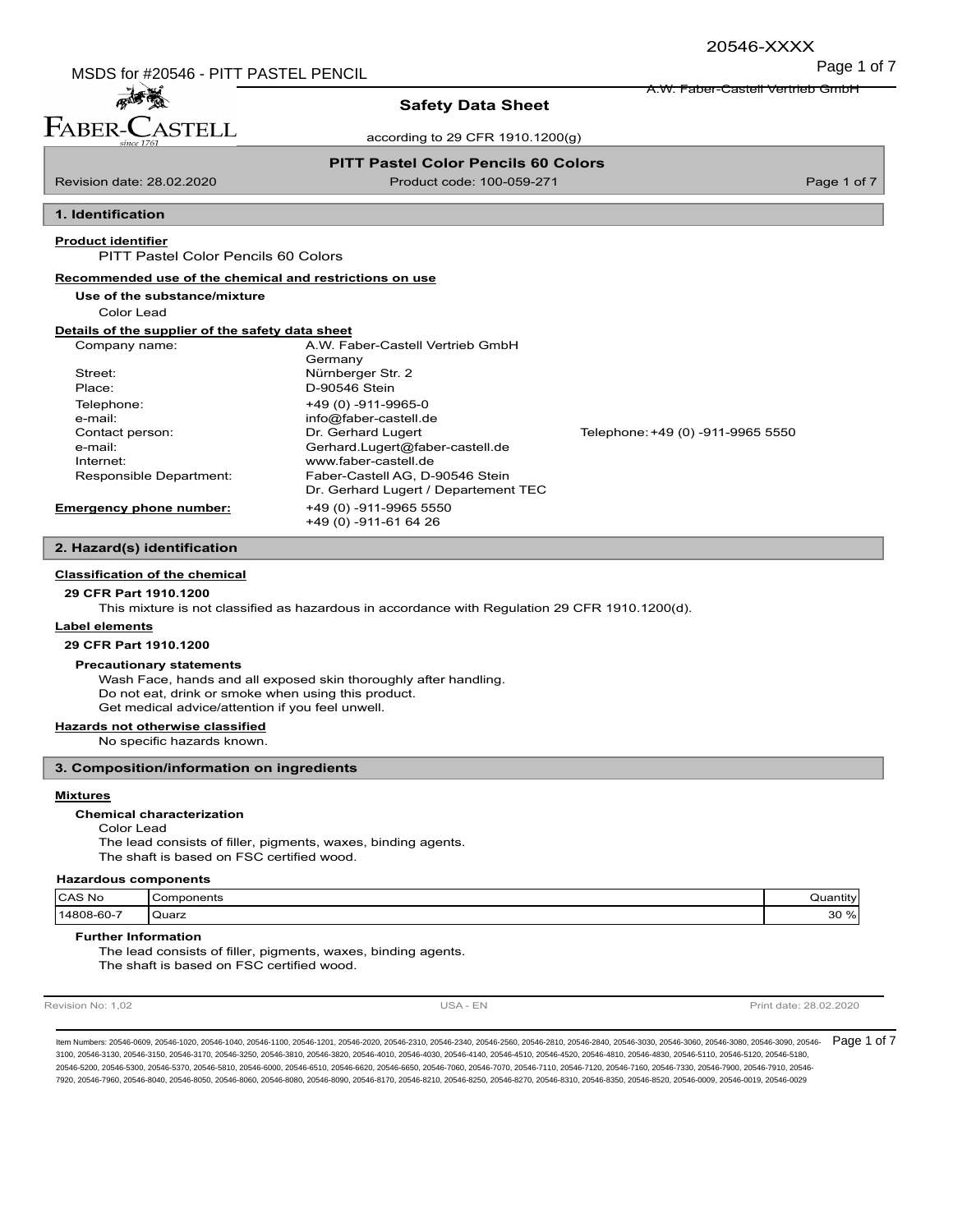### **Safety Data Sheet**

according to 29 CFR 1910.1200(g)

#### **PITT Pastel Color Pencils 60 Colors**

孟香 FABER-CASTELL

Revision date: 28.02.2020 Product code: 100-059-271 Page 2 of 7

A.W. Faber-Castell Vertrieb GmbH

#### **4. First-aid measures**

#### **Description of first aid measures**

No data available. **General information**

### **After inhalation**

No data available.

#### **After contact with skin**

If not expected skin irritation occurs: Get medical advice/attention.

#### **After contact with eyes**

Check for contact lenses and remove them if present. Rinse eyes with plenty of water. If necessary call a physician.

#### **After ingestion**

No risk if small quantity ingested.

#### **Most important symptoms and effects, both acute and delayed**

#### No data available.

**Indication of any immediate medical attention and special treatment needed**

No data available.

#### **5. Fire-fighting measures**

#### **Extinguishing media**

**Suitable extinguishing media**

Carbon dioxide (CO2). Extinguishing powder. Foam. Atomized water.

#### **Unsuitable extinguishing media**

For this substance / preparation no extinguishing agent restriction exist.

#### **Specific hazards arising from the chemical**

No hazards even known by the product.

#### **Special protective equipment and precautions for fire-fighters**

No special measures are necessary.

#### **6. Accidental release measures**

### **Personal precautions, protective equipment and emergency procedures**

No special measures necessary.

#### **Environmental precautions**

No special environmental protection measures are necessary.

#### **Methods and material for containment and cleaning up**

Take up mechanically, placing in appropriate containers for disposal.

#### **Reference to other sections**

Information for safe handling, see section 7. Information for personal protectice equipment, see section 8. Information for disposal, see section 13.

#### **7. Handling and storage**

#### **Precautions for safe handling**

#### **Advice on safe handling**

Not suitable for consumption.

Revision No: 1,02 **Print date: 28.02.2020** USA - EN USA - EN Print date: 28.02.2020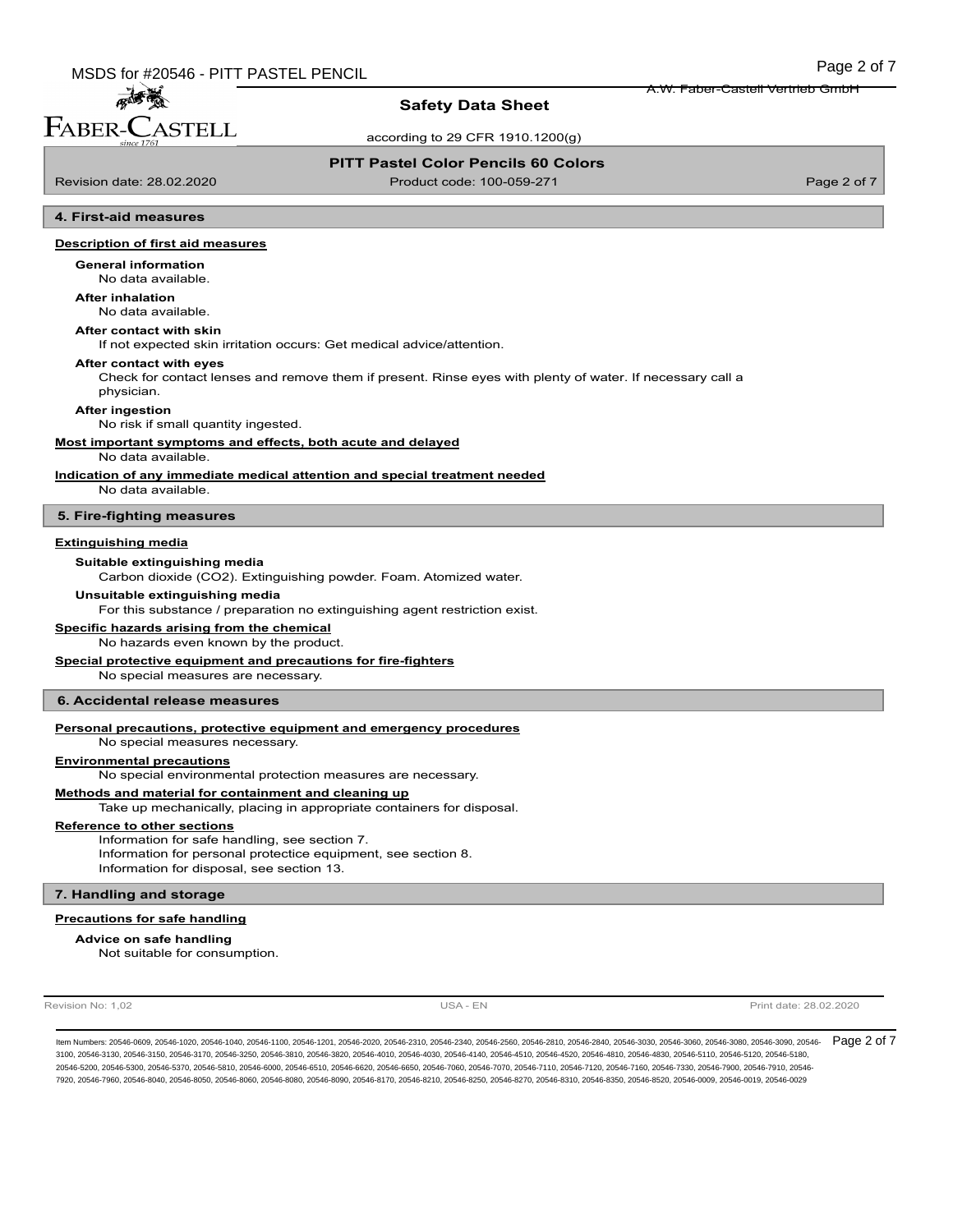### **Safety Data Sheet**

according to 29 CFR 1910.1200(g)

### **PITT Pastel Color Pencils 60 Colors**

高高 FABER-CASTELL

Revision date: 28.02.2020 Product code: 100-059-271 Page 3 of 7

A.W. Faber-Castell Vertrieb GmbH

**Advice on protection against fire and explosion**

No special measures are necessary.

No special measures are necessary. **Further information on handling**

#### **Conditions for safe storage, including any incompatibilities**

**Requirements for storage rooms and vessels**

No special measures are necessary.

**Hints on joint storage**

No special measures are necessary.

**Further information on storage conditions**

No special measures are necessary.

### **8. Exposure controls/personal protection**

#### **Control parameters**

#### **Exposure limits**

| CAS No.    | Substance                                | ppm | mq/m <sup>3</sup> | $f$ / $c$ cl | Category  | Origin     |
|------------|------------------------------------------|-----|-------------------|--------------|-----------|------------|
| 7727-43-7  | Barium sulfate (resp)                    |     |                   |              | TWA (8 h) | <b>REL</b> |
| 7727-43-7  | Barium sulfate Respirable fraction       |     |                   |              | TWA(8 h)  | <b>PEL</b> |
| 1332-58-7  | Kaolin (resp)                            |     |                   |              | TWA(8 h)  | <b>REL</b> |
| 1332-58-7  | Kaolin Respirable fraction               |     |                   |              | TWA(8 h)  | PEL        |
| 14808-60-7 | Silica, crystalline (as respirable dust) |     | 0.05              |              | TWA (8 h) | <b>REL</b> |
| 14808-60-7 | Silica, crystalline quartz, total dust   |     | $(Z-3)$           |              | TWA (8 h) | <b>PEL</b> |
| $57-50-1$  | Sucrose (resp)                           |     |                   |              | TWA(8 h)  | <b>REL</b> |
| $57-50-1$  | Sucrose Respirable fraction              |     |                   |              | TWA(8 h)  | <b>PEL</b> |
| 13463-67-7 | Titanium dioxide Total dust              |     | 15                |              | TWA(8 h)  | <b>PEL</b> |

#### **Additional advice on limit values**

No threshold exposure limit value known.

#### **Exposure controls**

Not required. **Protective and hygiene measures** Not required. **Eye/face protection** Not required. **Hand protection** Not required. **Skin protection** Not required. **Respiratory protection** No special instructions. **Environmental exposure controls**

Revision No: 1,02 **Print date: 28.02.2020** USA - EN USA - EN Print date: 28.02.2020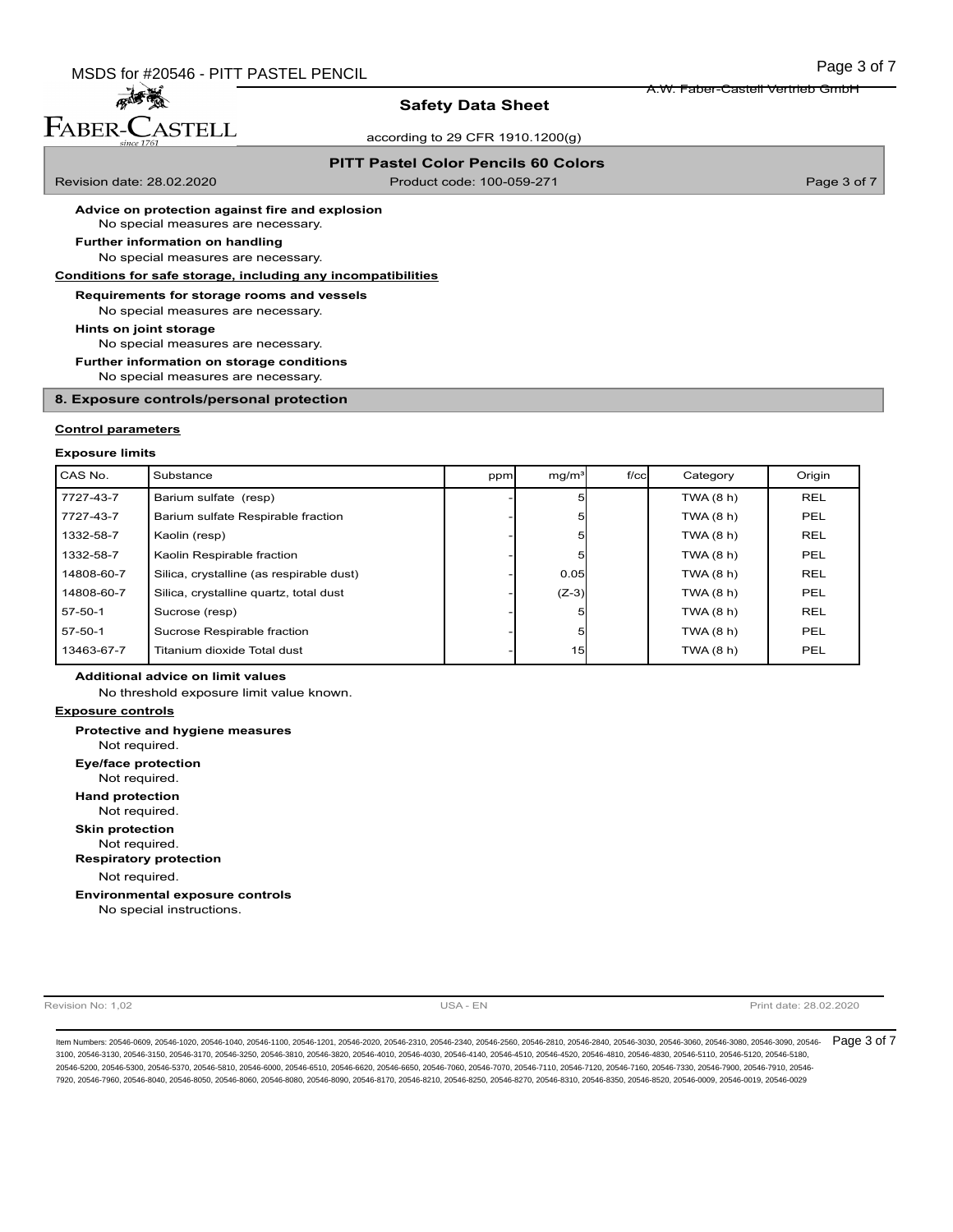### **Safety Data Sheet**

according to 29 CFR 1910.1200(g)

### **PITT Pastel Color Pencils 60 Colors**

麻香葱 FABER-CASTELL

Revision date: 28.02.2020 Product code: 100-059-271 Page 4 of 7

A.W. Faber-Castell Vertrieb GmbH

#### **9. Physical and chemical properties**

| Information on basic physical and chemical properties |                         |  |
|-------------------------------------------------------|-------------------------|--|
| Physical state:                                       | Solid.                  |  |
| Color:                                                | several                 |  |
| Odor:                                                 | odourless               |  |
| pH-Value:                                             | $\overline{7}$          |  |
| Changes in the physical state                         |                         |  |
| Melting point/freezing point:                         | No data available.      |  |
| Initial boiling point and boiling range:              | not applicable          |  |
| Sublimation point:                                    | No data available.      |  |
| Softening point:                                      | No data available.      |  |
| Pour point:                                           | No data available.      |  |
|                                                       | No data available.      |  |
| Flash point:                                          | not applicable          |  |
| <b>Flammability</b>                                   |                         |  |
| Solid:                                                | No data available.      |  |
| Gas:                                                  | No data available.      |  |
| <b>Explosive properties</b><br>not explosive.         |                         |  |
| Ignition temperature:                                 | No data available.      |  |
| <b>Auto-ignition temperature</b>                      |                         |  |
| Solid:                                                | No data available.      |  |
| Gas:                                                  | No data available.      |  |
| Decomposition temperature:                            | No data available.      |  |
| <b>Oxidizing properties</b><br>Not oxidizing.         |                         |  |
| Vapor pressure:                                       | No data available.      |  |
| Vapor pressure:                                       | No data available.      |  |
| Density:                                              | $1,5$ g/cm <sup>3</sup> |  |
| Bulk density:                                         | No data available.      |  |
| Water solubility:                                     | insoluble               |  |
| Partition coefficient:                                | No data available.      |  |
| Viscosity / dynamic:                                  | No data available.      |  |
| Viscosity / kinematic:                                | No data available.      |  |
| Flow time:                                            | No data available.      |  |
| Vapor density:                                        | No data available.      |  |
| Evaporation rate:                                     | No data available.      |  |
| Solvent separation test:                              | No data available.      |  |
| Solvent content:                                      | 0%                      |  |
| <b>Other information</b>                              |                         |  |
| Solid content:                                        | 100%                    |  |
| 10. Stability and reactivity                          |                         |  |

Revision No: 1,02 **Print date: 28.02.2020** USA - EN USA - EN Print date: 28.02.2020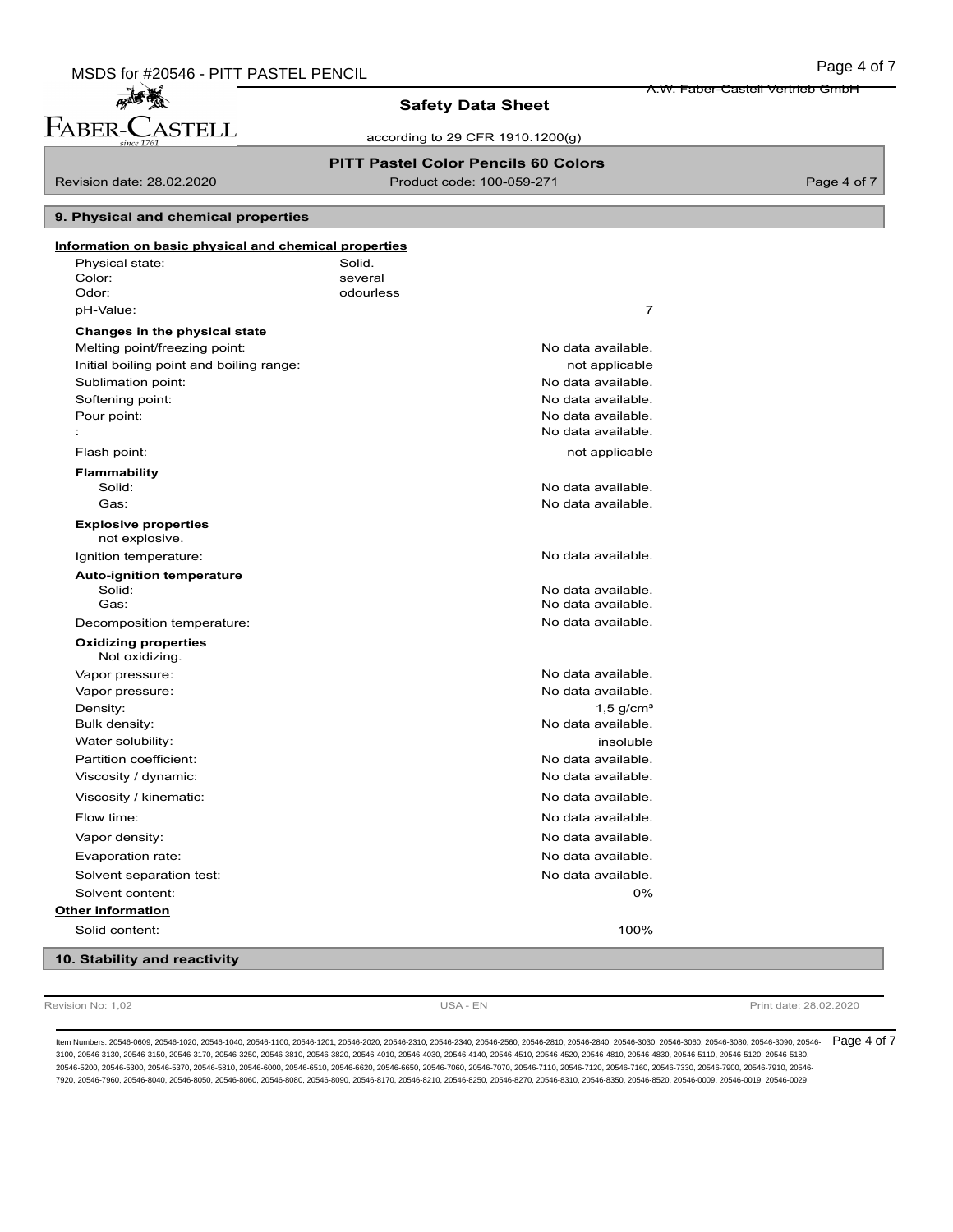麻香葱 FABER-CASTELL

### **Safety Data Sheet**

according to 29 CFR 1910.1200(g)

|                                                                                         | <b>PITT Pastel Color Pencils 60 Colors</b>                                                                                      |                        |
|-----------------------------------------------------------------------------------------|---------------------------------------------------------------------------------------------------------------------------------|------------------------|
| Revision date: 28.02.2020                                                               | Product code: 100-059-271                                                                                                       | Page 5 of 7            |
| Reactivity                                                                              |                                                                                                                                 |                        |
| Stable under normal conditions.                                                         |                                                                                                                                 |                        |
| <b>Chemical stability</b>                                                               |                                                                                                                                 |                        |
| Stability:                                                                              | Stable                                                                                                                          |                        |
| Stable under normal conditions.                                                         |                                                                                                                                 |                        |
| <b>Possibility of hazardous reactions</b>                                               |                                                                                                                                 |                        |
| Hazardous reactions:                                                                    | Will not occur                                                                                                                  |                        |
| No hazardous reactions known.                                                           |                                                                                                                                 |                        |
| <b>Conditions to avoid</b><br>No data available.                                        |                                                                                                                                 |                        |
| <b>Incompatible materials</b>                                                           |                                                                                                                                 |                        |
| No data available.                                                                      |                                                                                                                                 |                        |
| <b>Hazardous decomposition products</b>                                                 |                                                                                                                                 |                        |
| No hazardous decomposition products are known.                                          |                                                                                                                                 |                        |
| 11. Toxicological information                                                           |                                                                                                                                 |                        |
| Information on toxicological effects                                                    |                                                                                                                                 |                        |
| Toxicocinetics, metabolism and distribution<br>The product is non-toxic.                |                                                                                                                                 |                        |
| <b>Acute toxicity</b><br>No data available                                              |                                                                                                                                 |                        |
| Irritation and corrosivity<br>Generally not skin irritant.                              |                                                                                                                                 |                        |
| <b>Sensitizing effects</b><br>No data available.                                        |                                                                                                                                 |                        |
| Carcinogenic/mutagenic/toxic effects for reproduction<br>No data available.             |                                                                                                                                 |                        |
| Specific target organ toxicity (STOT) - single exposure<br>No data available.           |                                                                                                                                 |                        |
| Specific target organ toxicity (STOT) - repeated exposure<br>No data available.         |                                                                                                                                 |                        |
| Carcinogenicity (OSHA):<br>Carcinogenicity (IARC):                                      | No ingredient of this mixture is listed.<br>Silica dust, crystalline, in the form of quartz or cristobalite (CAS 14808-60-7) is |                        |
| Carcinogenicity (NTP):                                                                  | listed in group 1. Titanium dioxide (CAS 13463-67-7) is listed in group 2B.<br>No ingredient of this mixture is listed.         |                        |
| <b>Aspiration hazard</b>                                                                |                                                                                                                                 |                        |
| No data available.<br><b>Practical experience</b>                                       |                                                                                                                                 |                        |
|                                                                                         |                                                                                                                                 |                        |
| <b>Other observations</b><br>No hazards even known by the product.                      |                                                                                                                                 |                        |
| 12. Ecological information                                                              |                                                                                                                                 |                        |
| <b>Ecotoxicity</b><br>The product is non-toxic.<br><b>Persistence and degradability</b> |                                                                                                                                 |                        |
| No data available.                                                                      |                                                                                                                                 |                        |
| <b>Bioaccumulative potential</b>                                                        |                                                                                                                                 |                        |
| Revision No: 1,02                                                                       | USA - EN                                                                                                                        | Print date: 28.02.2020 |

ltem Numbers: 20546-0609, 20546-1020, 20546-1040, 20546-1100, 20546-1201, 20546-2020, 20546-2310, 20546-2540, 20546-2810, 20546-2810, 20546-2840, 20546-3030, 20546-3080, 20546-3080, 20546-3080, 20546-3090, 20546-3080, 2054 3100, 20546-3130, 20546-3150, 20546-3170, 20546-3250, 20546-3810, 20546-3820, 20546-4010, 20546-4030, 20546-4140, 20546-4510, 20546-4520, 20546-4810, 20546-4830, 20546-5110, 20546-5120, 20546-5180, 20546-5200, 20546-5300, 20546-5370, 20546-5810, 20546-6000, 20546-6510, 20546-6620, 20546-6650, 20546-7060, 20546-7070, 20546-7110, 20546-7120, 20546-7160, 20546-7330, 20546-7900, 20546-7910, 20546- 7920, 20546-7960, 20546-8040, 20546-8050, 20546-8060, 20546-8080, 20546-8090, 20546-8170, 20546-8210, 20546-8250, 20546-8270, 20546-8310, 20546-8350, 20546-8520, 20546-0009, 20546-0019, 20546-0029

A.W. Faber-Castell Vertrieb GmbH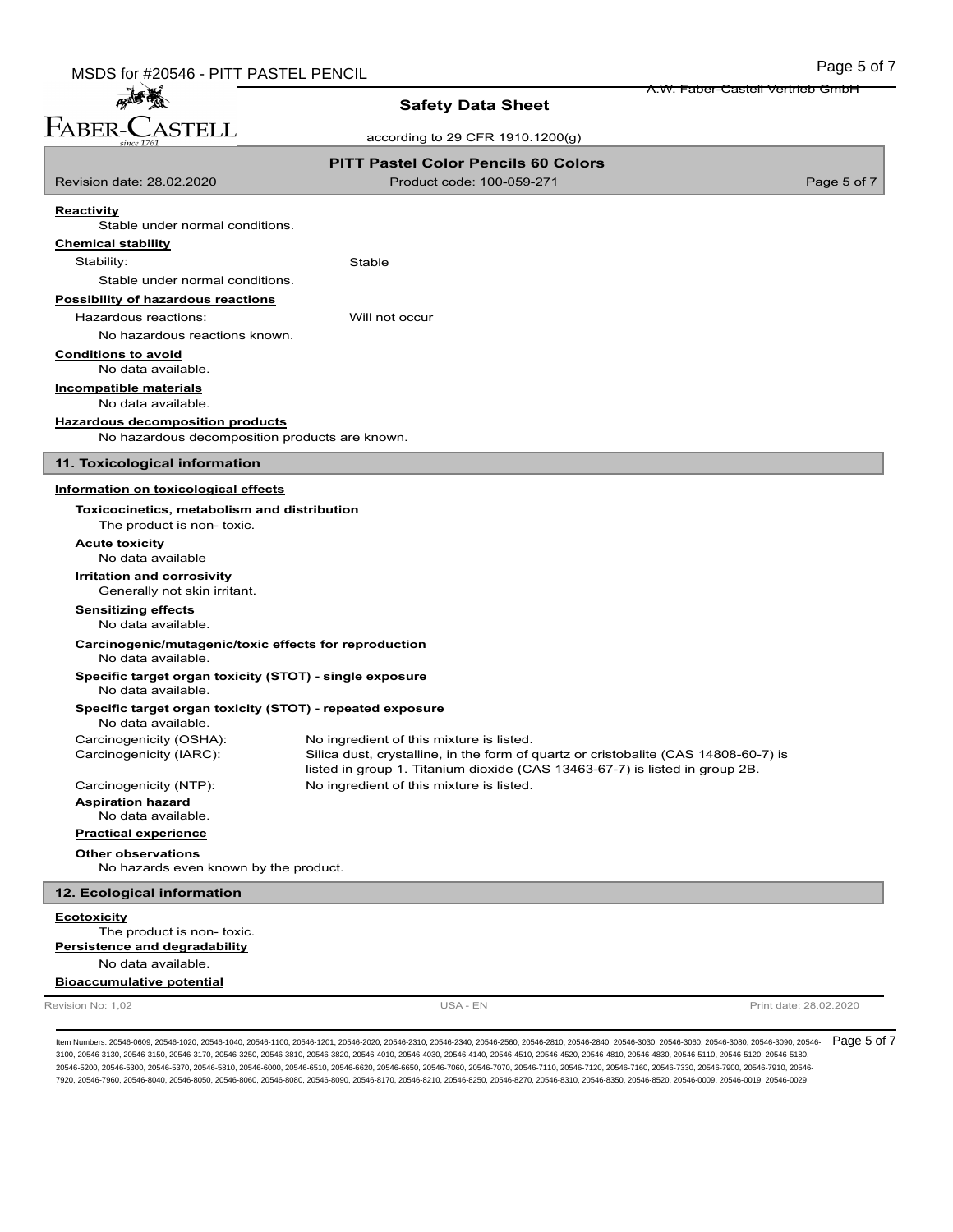孟子 FABER-CASTELL

### **Safety Data Sheet**

according to 29 CFR 1910.1200(g)

### **PITT Pastel Color Pencils 60 Colors**

Revision date: 28.02.2020 Product code: 100-059-271 Page 6 of 7

A.W. Faber-Castell Vertrieb GmbH

No data available. **Mobility in soil**

No data available.

**Other adverse effects**

No data available.

**13. Disposal considerations**

### **Waste treatment methods**

#### **Disposal recommendations**

Smaller quantities can be stored together with the domestic waste.

Waste disposal according to official state regulations and local regulations .

#### **Contaminated packaging**

Smaller quantities can be stored together with the domestic waste. Waste disposal according to official state regulations and local regulations .

#### **14. Transport information**

| <b>US DOT 49 CFR 172.101</b>                                             |                                                                       |  |
|--------------------------------------------------------------------------|-----------------------------------------------------------------------|--|
| UN/ID number:                                                            | <b>UN 0000</b>                                                        |  |
| Proper shipping name:                                                    | Not a hazardous material with respect to these transport regulations. |  |
| <b>Marine transport (IMDG)</b>                                           |                                                                       |  |
| UN number:                                                               | No dangerous good in sense of this transport regulation.              |  |
| UN proper shipping name:                                                 | No dangerous good in sense of this transport regulation.              |  |
| Transport hazard class(es):                                              | No dangerous good in sense of this transport regulation.              |  |
| Packing group:                                                           | No dangerous good in sense of this transport regulation.              |  |
| Air transport (ICAO-TI/IATA-DGR)                                         |                                                                       |  |
| UN number:                                                               | No dangerous good in sense of this transport regulation.              |  |
| UN proper shipping name:                                                 | No dangerous good in sense of this transport regulation.              |  |
| Transport hazard class(es):                                              | No dangerous good in sense of this transport regulation.              |  |
| Packing group:                                                           | No dangerous good in sense of this transport regulation.              |  |
| <b>Environmental hazards</b>                                             |                                                                       |  |
| <b>ENVIRONMENTALLY HAZARDOUS:</b>                                        | no                                                                    |  |
| <b>Special precautions for user</b>                                      |                                                                       |  |
| No data available.                                                       |                                                                       |  |
| Transport in bulk according to Annex II of MARPOL 73/78 and the IBC Code |                                                                       |  |
| No data available.                                                       |                                                                       |  |
| 15. Regulatory information                                               |                                                                       |  |

#### **U.S. Regulations**

#### **National regulatory information**

SARA Section 311/312 Hazards:

Quarz (14808-60-7): Delayed (chronic) health hazard

#### **State Regulations**

### **Safe Drinking Water and Toxic Enforcement Act of 1986 (Proposition 65, State of California)**

WARNING: This product can expose you to chemicals including Titanium dioxide (airborne, unbound particles of respirable size) (cancer), which are known to the State of California to cause cancer, birth defects or other reproductive harm. For more information go to www.P65Warnings.ca.gov.

Revision No: 1,02 **Print date: 28.02.2020** USA - EN USA - EN Print date: 28.02.2020